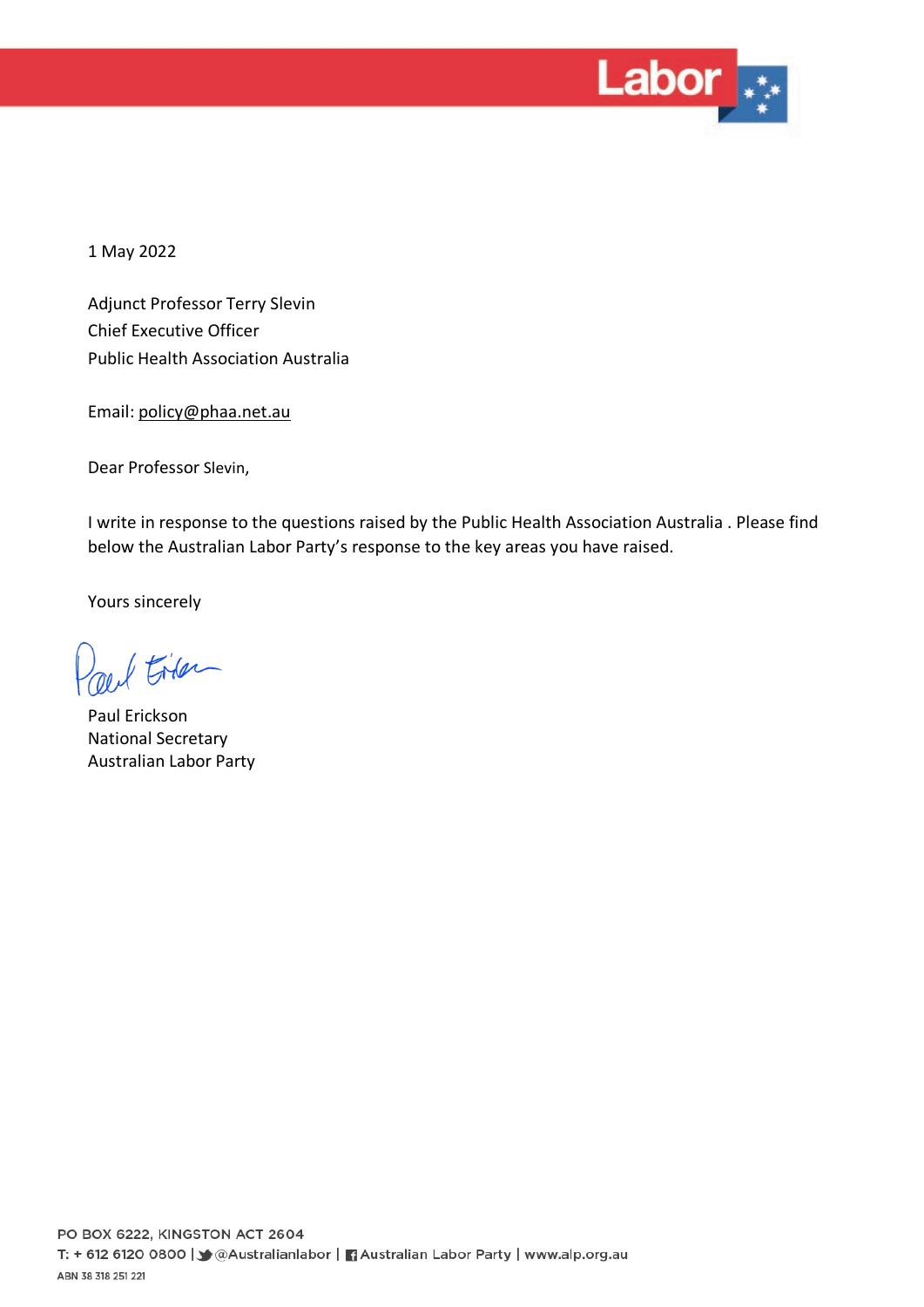## **Public Health Association Australia**

# **Aboriginal and Torres Strait Islander health**

An Albanese Labor Government will train 500 additional First Nations Health Workers and invest in life-saving dialysis and rheumatic heart disease treatments to help close the gap in First Nations health outcomes.

Aboriginal community-controlled health services worked tirelessly to keep First Nations communities safe during the pandemic. Their workforce has been stretched to its limits and vital programs such as chronic disease prevention and First Nations health checks have had to be scaled back.

Labor will work in partnership with community-controlled and other health services to strengthen the sector and improve health outcomes for First Nations people by:

- Training 500 First Nations Health Workers building the First Nations health workforce, creating jobs and revitalising community-controlled health services after the pandemic.
- Delivering up to 30 new dialysis units so people living in the city and the bush can access lifesaving treatment for chronic kidney disease.
- Doubling federal funding to combat Rheumatic Heart Disease so that fewer people miss out on lifesaving screening, treatment and prevention programs in high-risk communities.

These commitments will be implemented through the National Aboriginal Community Controlled Health Organisation (NACCHO), communities and health experts.

An Albanese Labor Government would implement the Uluru Statement from the Heart in full, and renew our national commitment to Reconciliation and work in genuine partnership with First Nations people for better outcomes. We recognise that First Nations peoples hold the solutions and must lead the way on policies, legislation and practices that affect them.

That principle underlies our commitment to the Uluru Statement, including working with First Nations people towards a referendum to constitutionally enshrine a First Nations Voice to Parliament in the Constitution in our first term. We believe Australia is ready for that conversation, that referendum, and an Albanese Labor Government would get on with it.

An Albanese Labor Government will also work with the Coalition of Peaks and all levels of government to raise ambitions and ensure sustained progress on the current National Agreement on Closing the Gap. Labor has already announced several policies that will deliver greater national leadership on the Closing the Gap. This includes our landmark commitment to [justice](https://aus01.safelinks.protection.outlook.com/?url=https%3A%2F%2Fwww.alp.org.au%2Fpolicies%2Fjustice-reinvestment&data=04%7C01%7CJessika.Loefstedt%40cbr.alp.org.au%7C5428798832ca49d4df4708da21107cdc%7C6d27eb280a434d3aa8b5ba5a17656383%7C0%7C0%7C637858651940285799%7CUnknown%7CTWFpbGZsb3d8eyJWIjoiMC4wLjAwMDAiLCJQIjoiV2luMzIiLCJBTiI6Ik1haWwiLCJXVCI6Mn0%3D%7C3000&sdata=DD3xBh%2BTE0d84weA2%2BOY62Uc1bgbyGe%2FYCSMVMzC%2F6A%3D&reserved=0)  [reinvestment](https://aus01.safelinks.protection.outlook.com/?url=https%3A%2F%2Fwww.alp.org.au%2Fpolicies%2Fjustice-reinvestment&data=04%7C01%7CJessika.Loefstedt%40cbr.alp.org.au%7C5428798832ca49d4df4708da21107cdc%7C6d27eb280a434d3aa8b5ba5a17656383%7C0%7C0%7C637858651940285799%7CUnknown%7CTWFpbGZsb3d8eyJWIjoiMC4wLjAwMDAiLCJQIjoiV2luMzIiLCJBTiI6Ik1haWwiLCJXVCI6Mn0%3D%7C3000&sdata=DD3xBh%2BTE0d84weA2%2BOY62Uc1bgbyGe%2FYCSMVMzC%2F6A%3D&reserved=0) as a means of supporting communities and families to turn the tide on overincarceration.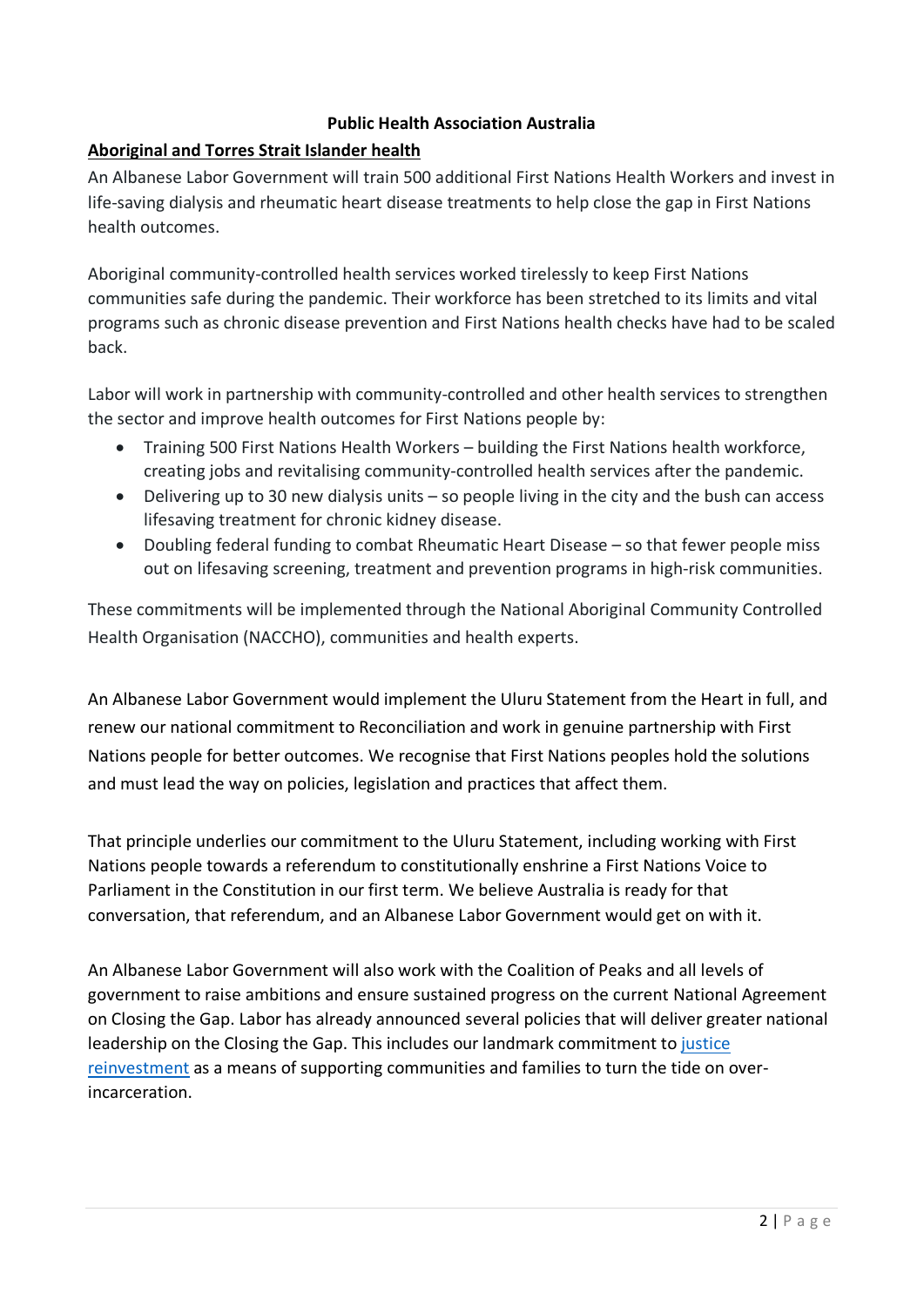## **Invest in preventive health**

An Albanese Labor Government would support the implementation of the National Preventative Health Strategy.

# **Invest in the national public health workforce**

There is no question that shortages of locally trained doctors and nurses have got worse because of this Government's lack of any health workforce policy – as well as their cuts to Medicare and aged care.

Over the course of this campaign Labor will have more to say about training more doctors and nurses here in Australia. Already, Labor has announced 20,000 additional university places and 465,000 fee-free TAFE places targeted at areas of skills shortage – including health and aged care.

# **Establish a Centre for Disease Control and Prevention**

Australia is the only OECD country without a Centre for Disease Control (CDC), and health experts have been calling for an Australian CDC for more than three decades.

An Albanese Labor Government would improve pandemic preparedness and response by establishing an Australian CDC. The CDC will:

- Ensure ongoing pandemic preparedness.
- Lead the federal response to future infectious disease outbreaks.
- Work to prevent non-communicable (chronic) as well as communicable (infectious) diseases.

All Australians will benefit from improved pandemic preparedness and response, as well as a renewed focus on preventing chronic disease.

## **Protect against unhealthy products**

Labor has a proven track record of acting on harmful products including increasing the tax on Alcopops in 2008, in an effort to reduce binge drinking and it was Labor who introduce plain packaging for cigarettes in 2012.

If elected, an Albanese Labor Government would consider any additional regulatory protections on unhealthy products on their merit.

## **Climate and health**

Labor will deliver the first National Climate Health Strategy and make Climate Health a National Health Priority.

Creating jobs, cutting power bills and reducing emissions by boosting renewable energy are at the centre of Labor's [Powering Australia Plan.](https://www.alp.org.au/policies/powering-australia) This plan will bring cheaper renewable energy to Australian homes and businesses.

Labor's [Powering Australia Plan](https://www.alp.org.au/policies/powering-australia) will reduce emissions by 43 per cent by 2030 – keeping us on track for net zero by 2050.